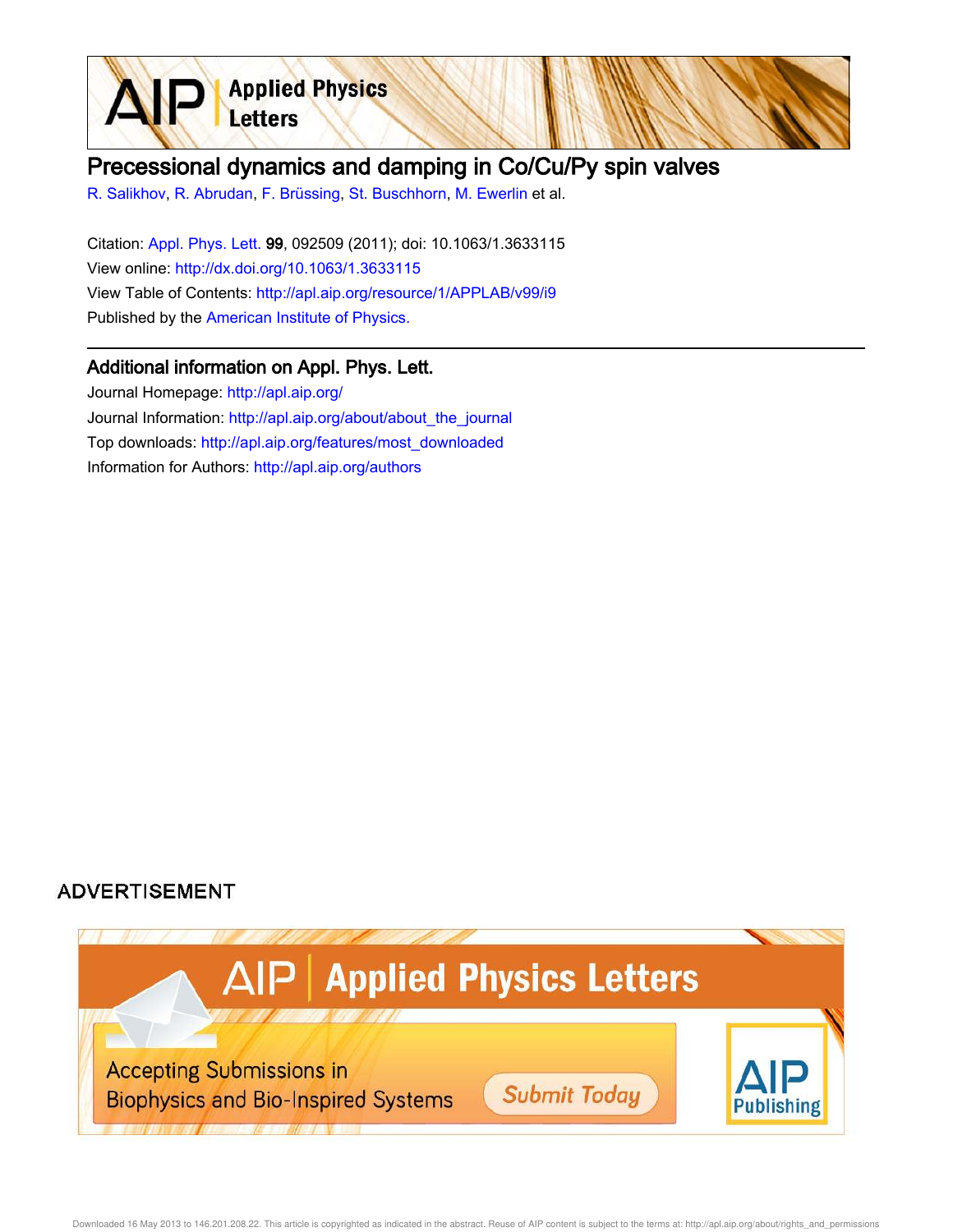## Precessional dynamics and damping in Co/Cu/Py spin valves

R. Salikhov,<sup>1,a)</sup> R. Abrudan,<sup>1</sup> F. Brüssing,<sup>1</sup> St. Buschhorn,<sup>1</sup> M. Ewerlin,<sup>1</sup> D. Mishra,<sup>1</sup> F. Radu,<sup>2</sup> I. A. Garifullin,<sup>3</sup> and H. Zabel<sup>1</sup>

 $^1$ Institut für Experimentalphysik/Festkörperphysik, Ruhr-Universität Bochum, D-44780 Bochum, Germany  $^{2}$ Helmholtz-Zentrum Berlin für Materialien und Energie, Albert-Einstein-Str. 15, 12489 Berlin, Germany  $^3$ Zavoisky Physical-Technical Institute, Kazan Scientific Center of the Russian Academy of Sciences, 420029 Kazan, Russia

(Received 16 June 2011; accepted 14 August 2011; published online 1 September 2011)

We have studied the precessional dynamics of Co/Cu/Py (where  $Py = Ni<sub>81</sub>Fe<sub>19</sub>$ ) trilayers by time-resolved x-ray resonant magnetic scattering at the synchrotron radiation facility BESSY II. We have found that the magnetic precessional decay time of Fe magnetic moments in Py layers decreases when changing the mutual orientation of the magnetization direction of Py and Co layers from parallel to antiparallel. The observed changes of the decay time can be associated with the spin pumping induced damping effect. © 2011 American Institute of Physics. [doi:10.1063/1.3633115]

A simple realization of giant magnetoresistance devices is by  $F_s/N/F_h$  spin valve trilayers, where  $F_s$  is a "soft" ferromagnetic film with a magnetization direction that can be changed easily in an external field, whereas  $F_h$  is a "hard" magnetic layer whose magnetization reversal requires a distinctively higher field. Here, N designates a nonmagnetic spacer layer. The key parameter describing the reorientation of  $F_s$  is the magnetization reversal time (or the magnetic relaxation time) because this parameter determines the speed of magnetic recording. In order to tune the magnetization dynamics, one needs to understand the mechanisms which control the relaxation processes in these systems. The magnetic relaxation time is usually described by its inverse value, the so-called damping parameter. It has been shown (e.g., reviews (Refs. 1 and 2)) that an interface damping in F/N multilayers may be caused by pumping of spin current from a ferromagnetic layer into an adjacent layer. The spin current is generated by precessing magnetic moments in the F layer at the F/N interface, which creates an accumulated dynamical magnetic moment density in N. As a result, it may lead to a spin-pumping-induced damping which, in turn, can transfer the magnetization from one to another F layer in the  $F_s/N/F_h$  trilayers.

We have studied the spin pumping effect in Co/Cu/Py (where  $Py = Ni_{81}Fe_{19}$ ) spin valve systems with different thicknesses of the Cu-spacer layer. Using time-resolved x-ray resonant magnetic scattering (TR-XRMS) at the synchrotron radiation facility BESSY II of the Helmholtz Zentrum in Berlin (ALICE station<sup>3</sup>), the element specific free precessional decay of the magnetization vector can be analyzed in response to a field pulse excitation  $H_p$  (in the scattering plane). Fast rise-time magnetic field pulses (pump) are synchronized with a variable delay with respect to the x-ray single photon bunches (probe) from the storage ring (for details see Refs. 4–6). Time delay scans are measured using an external bias magnetic field  $H_B = 11$  Oe-35 Oe applied along the easy axis of the F layers (perpendicular on the scattering plane). Free precessional frequency of Fe magnetic moments in permalloy layers at the maximum bias field  $H_B \sim 35$  Oe does not exceed 1.5 GHz. Therefore, the delay step was chosen equal to 100 ps, that is 2 times higher than the experimental resolution limit.

The studied trilayers were deposited at room temperature on  $10 \times 10$  mm sapphire  $(Al_2O_3)$  A-plane substrates by magnetron sputter deposition at a base pressure of  $3 \times 10^{-8}$ mbar. Magnetic anisotropy was induced using a static magnetic field of 1000 Oe applied along the substrate C-axis [0001], creating an effective uniaxial magnetic anisotropy of the Py layers in the film plane. A 5 nm thick Pt seed layer was deposited prior to sputtering a 65 nm thick Cu conductive layer, which generates a pulsed Oersted field  $H_p$  when applying a current pulse. The thick Cu layer is followed by Co/Cu/Py trilayers with 25 and 40 nm thick Cu spacer layers. For both samples, the thicknesses of the Co and Py layers were 10 and 25 nm, respectively. All samples were capped by 5 nm  $Al_2O_3$  to prevent oxidation. Then in a lithography step, a 350  $\mu$ m wide stripe was prepared, where a short current pulse is converted into the field pulse excitation perpendicular to the stripe (and current) direction. Stripe shaped samples were fabricated via electron-beam lithography and subsequently etched by ion-milling. For lithography, we used a FEI QUANTA 200 FEG scanning electron microscope which allows to write stripes into the negative resist in any direction with high accuracy. For the present samples, stripes were fabricated along the [0001] substrate axis which was parallel to the direction of applied magnetic field during film deposition, such that the magnetic easy axis of Py layers is parallel to the stripe axis. The head and tail ends of the stripes were etched down to the Cu bottom layer for providing electrical contacts.

Magnetic hysteresis loops of the Co/Cu(40 nm)/Py sample measured by superconducting quantum interference device (SQUID) magnetometry are presented in Fig.  $1(a)$ . The spin valve character of the hysteresis is clearly visible with extended plateaus where the magnetization vectors in the adjacent F layers are antiparallel (AP), in contrast to parallel (P) alignments in saturation.

a)Author to whom correspondence should be addressed. Electronic mail: ruslan\_salikhov@yahoo.com.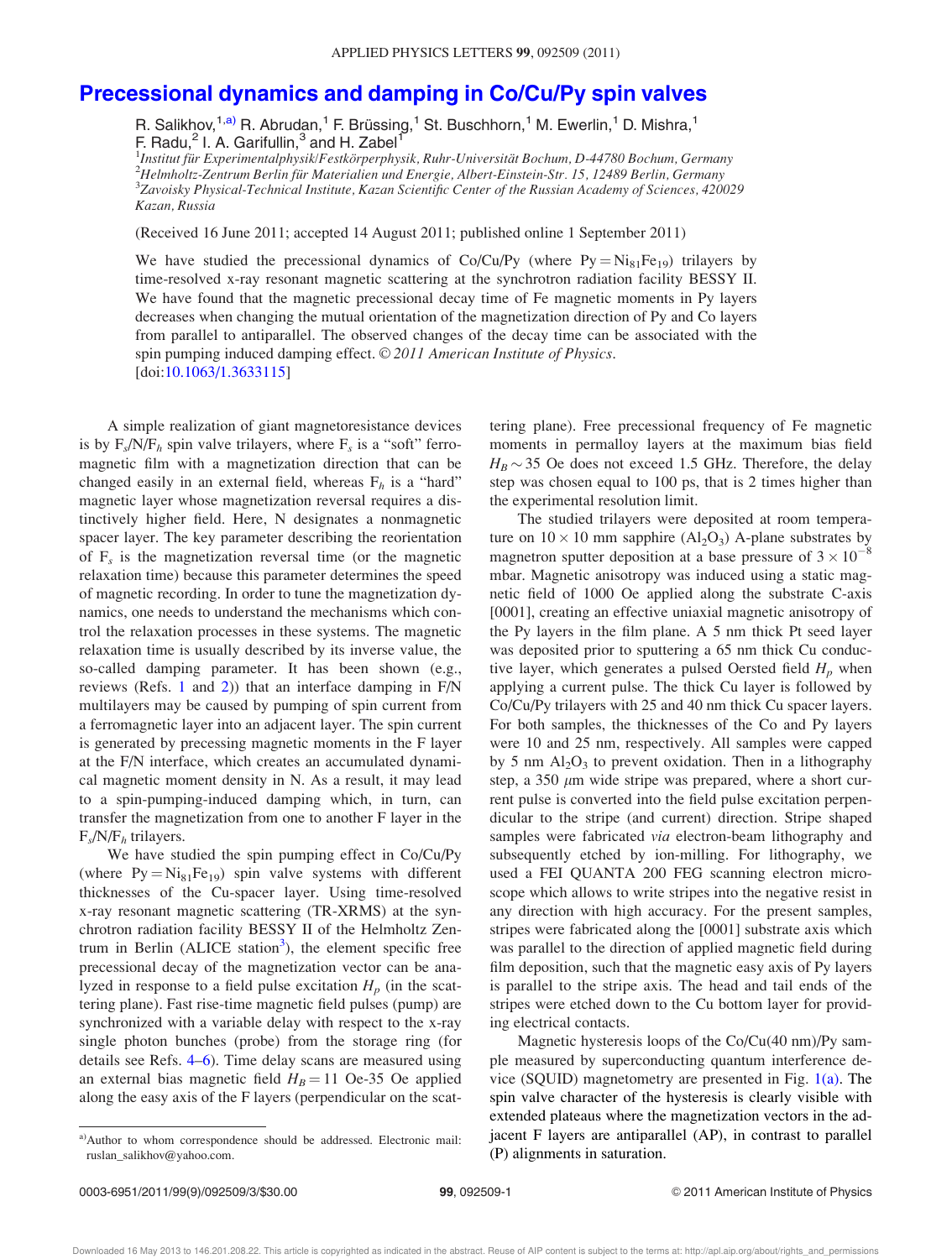

FIG. 1. (Color online) (a) Hysteresis loop of the Co/Cu(40 nm)/Py sample, measured by SQUID magnetometry. Arrows indicate the position on the hysteresis loop, where delay scans were measured (see Fig. 2). (b) Timedomain magnetization dynamics of Py layer in Co/Cu(40 nm)/Py in the P state for different values of the bias fields. Solid lines represent the fits of data using the damped sinusoidal function described in the text.

In Fig.  $1(b)$ , we present the results on the magnetization precession of the Fe magnetic moments within the Py layer of the Co/Cu(40 nm)/Py sample for different  $H_B$  in the P state. The photon energy was set to the Fe  $L_3$ —resonance edge (708 eV). It has been shown that measuring at the Fe resonance edge is sufficient to describe the magnetization dynamics of Py completely, as Fe and Ni moments are aligned parallel on the timescales of our experiment.<sup>4-6</sup> The damped oscillations are the response to a step-like excitation  $H_p$  converted into time dependent opening angles  $\psi(t)$  of Fe magnetic moments in Py (see inset in Fig.  $1(b)$ ) plotted as a function of delay time. The opening angles are calibrated via hysteresis loops by sweeping the transverse bias field (for details see Refs. 4–6).

The damped precessional oscillations are clearly seen in Fig. 1(b). The amplitude of the opening angle decreases from 10 $^{\circ}$  to 3 $^{\circ}$  with increasing  $H_B$  from 11 to 28 Oe. The solid lines in Fig.  $1(b)$  are fit to the data points using the solution of the Landau-Lifshitz (LL) equation for our experimental conditions.<sup>7</sup> After the quasi step excitation, this solution is given by

$$
\psi(t) = \psi_0 + \beta_0 \exp(-t\lambda/2) \sin(\omega_p t + \phi), \tag{1}
$$

where  $\psi_0$  is a steady-state equilibrium magnetization angle,  $\lambda$  is the step damping constant, and  $f_p = \omega_p/2\pi$  is a precessional frequency. The fitting parameters  $\beta_0$  and  $\phi$  were introduced to take into account the presence of a finite rise time of  $H_p$ .<sup>7</sup> From the fit, we obtain that with increasing  $H_B$  the



FIG. 2. (Color online) Comparison of the magnetization dynamics of Py layer in the Co/Cu(40 nm)/Py sample measured for the parallel (black open circles) (a), (c) and antiparallel (blue closed circles) (b), (d) mutual orientations of Co and Py magnetization and for two different values of the bias field (see corresponding arrows in Fig.  $1(a)$ ). (e) and (f) represent delay scans for the P state with different signs of the magnetization direction (positive (e) and negative (f), see corresponding arrows in Fig.  $1(a)$ ). Solid lines represent the fits.

frequency  $f_p$  increases from 0.9 GHz to 1.35 GHz and the LL damping parameter  $\lambda/4\pi$  slightly changes from  $172 \pm 20$ MHz to  $205 \pm 20$  MHz. Qualitatively, the precessional dynamics of the Py layer in the P state of the spin valve is in very good agreement with the dynamics observed for single Py films.<sup>6</sup>

For the photon energy corresponding to the Co  $L_3$  edge (778 eV), we also obtain a pulse step response but without noticeable oscillations from coherent precession of the Co magnetic moments. We suppose that this incoherence may be caused by crystalline anisotropy fields, which vary randomly in direction within a polycrystalline Co layer leading to the formation of domains ripples.<sup>8</sup>

Next we discuss TR-XRMS scans for P and AP orientations of the magnetization vectors in the Co and Py layers by approaching the same bias field value on the ascending and descending branches of the hysteresis loop. The respective field values are indicated by arrows in Fig.  $1(a)$ . In Figs.  $2(a)$ and  $2(b)$ , we plot the magnetization precession of Fe in the Py layer for P (black open circles) and AP (blue closed circles) orientations in the Co/Cu(40 nm)/Py sample and for a bias field  $H_B = 11$  Oe. In Figs. 2(c) and 2(d), the corresponding precession is shown for a bias field of  $H_B = 13$  Oe. In both cases, a decrease of the precessional relaxation time in the Py-layers upon transition from the P to AP state is clearly seen. From the fits, we derive a noticeable increase in the LL damping parameter  $\lambda/4\pi$  from 190  $\pm$  20 MHz for the P orientation to about  $270 \pm 30$  MHz for the AP orientation. The damping parameters are essentially identical for both samples with different Cu spacer layer thicknesses.

In Figs.  $2(e)$  and  $2(f)$ , delay scans for the P state with different signs of the magnetization direction are presented (positive (e) and negative (f)). For both cases, the values of the damping parameter are the same and equal to  $190 \pm 20$  MHz. Since the magnetization in the Co layer reverses the direction from AP to P orientation in respect to the magnetization direction in the Py layer (see Fig.  $2(f)$  and hysteresis loop in Fig.  $1(a)$ ), the damping parameter decreases back to the value as it was before at positive fields (Figs.  $2(e)$  and  $1(a)$ ). This